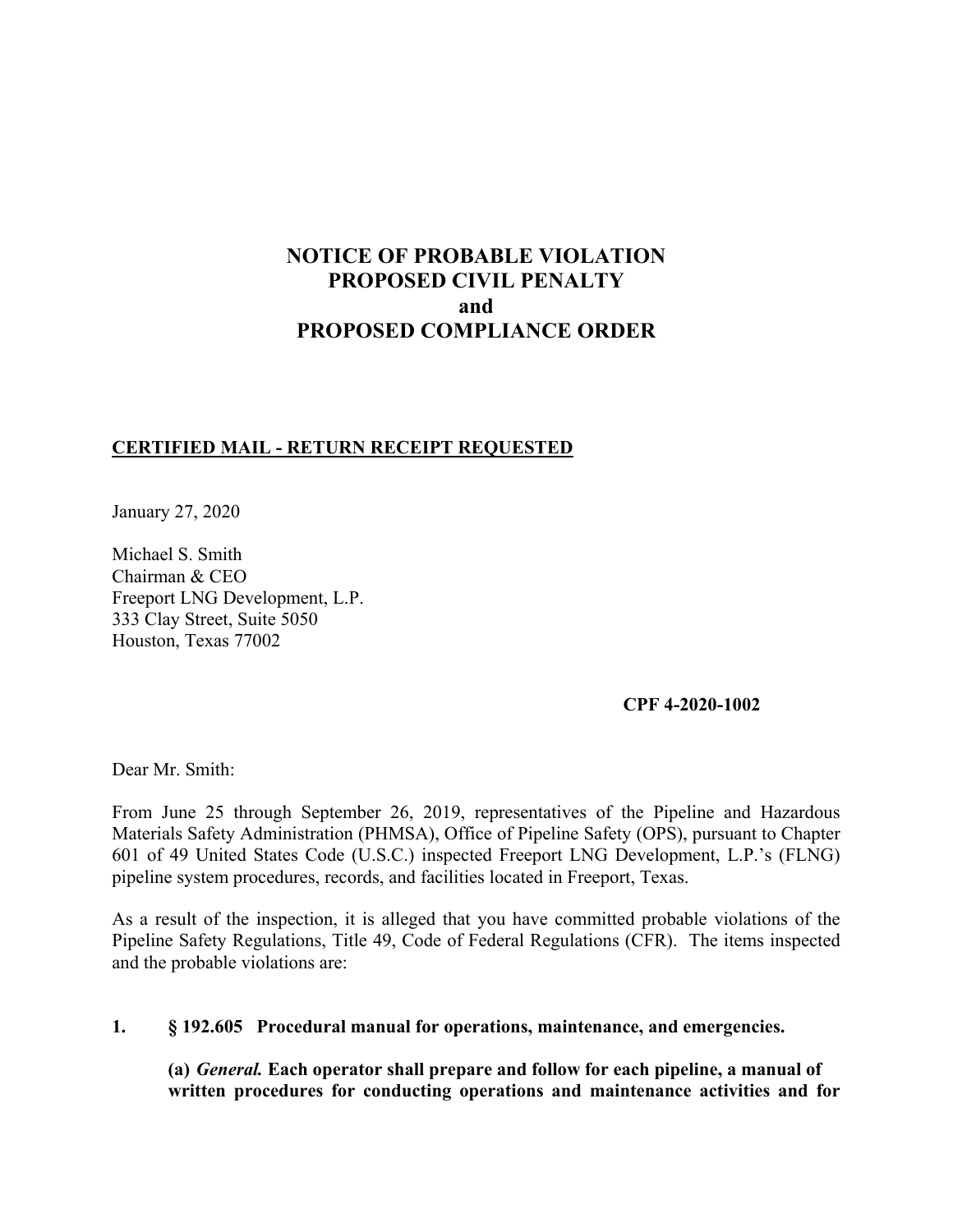**emergency response. For transmission lines, the manual must also include procedures for handling abnormal operations. This manual must be reviewed and updated by the operator at intervals not exceeding 15 months, but at least once each calendar year. This manual must be prepared before operations of a pipeline system commence. Appropriate parts of the manual must be kept at locations where operations and maintenance activities are conducted.** 

FLNG failed to follow, for each pipeline, a manual of written procedures for conducting operations and maintenance activities, and for emergency response. FLNG failed to provide documentation showing that annual reviews of its gas transmission pipeline system as required by FLNG-GOM-100, Gas Pipeline Operations and Maintenance Manual were performed.

FLNG-GOM-100, Gas Pipeline Operations and Maintenance Manual, requires annual reviews. According to FLNG, it conducted its reviews annually for the past three years; however, no documentation was provided during the inspection to document the annual review.

FLNG failed to use the log referred to in the procedure to document that there were no changes to the manual when the annual review was conducted. The last review date listed on the manual was 12/10/2018 is shown on each page.

#### **2. §192.605 Procedural manual for operations, maintenance, and emergencies.**

**(b)** *Maintenance and normal operations.* **The manual required by paragraph (a) of this section must include procedures for the following, if applicable, to provide safety during maintenance and operations.** 

**(8) Periodically reviewing the work done by operator personnel to determine the effectiveness, and adequacy of the procedures used in normal operation and maintenance and modifying the procedures when deficiencies are found.** 

FLNG failed to establish written procedures for the periodic review of the work done by operator personnel to determine the effectiveness, and adequacy of the procedures used in normal operation and maintenance in accordance with § 192.605(b)(8).

PHMSA reviewed FLNG's FLNG-GOM-100, Gas Pipeline Operations and Maintenance Manual, and noted that the manual did not include procedures for the periodic review of the work performed by operator personnel. Because it did not conduct the periodic reviews, FLNG could not use those reviews to evaluate the effectiveness and adequacy of its procedures.

#### **3. § 192.614 Damage prevention program.**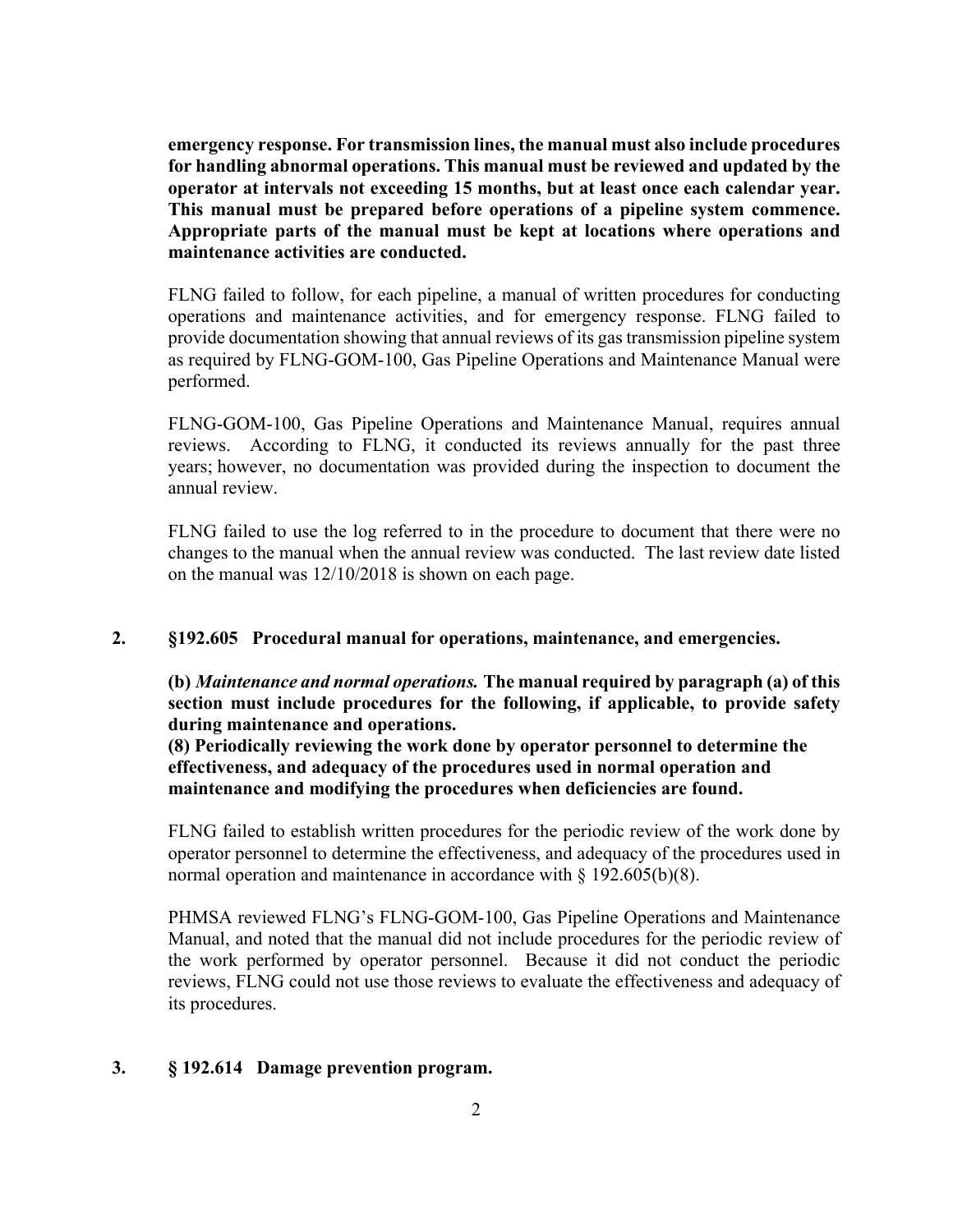**(c) The damage prevention program required by paragraph (a) of this section must, at a minimum:** 

**(1) Include the identity, on a current basis, of persons who normally engage in excavation activities in the area in which the pipeline is located.** 

FLNG's damage prevention program did not include the identity, on a current basis, of persons who normally engage in excavation activities in the area in which its pipeline is located as required by  $\S 192.614(c)(1)$ . Specifically, FLNG does not incorporate the names of associated contractors or excavators from its Third-Party Activity reports into its damage prevention program so that the names are included in the mail-outs and communications with excavators along the system.

During the PHMSA inspection, it was noted that several excavators had called into locate tickets, but were not put on the next mailing list to receive communication from the operator. One example is the excavator, Primoris Pipeline Services (Ticket No. 1884060433). The date of ticket was December 8, 2018, and this excavator was not found on the 2019 mailing list.

### **4. §192.805 Qualification program.**

**Each operator shall have and follow a written qualification program. The program shall include provisions to:** 

**(a) Identify covered tasks;** 

**(b) Ensure through evaluation that individuals performing covered tasks are qualified;** 

**(c) Allow individuals that are not qualified pursuant to this subpart to perform a covered task if directed and observed by an individual that is qualified;** 

**(d) Evaluate an individual if the operator has reason to believe that the individual's performance of a covered task contributed to an incident as defined in Part 191;** 

**(e) Evaluate an individual if the operator has reason to believe that the individual is no longer qualified to perform a covered task;** 

**(f) Communicate changes that affect covered tasks to individuals performing those covered tasks;** 

**(g) Identify those covered tasks and the intervals at which evaluation of the individual's qualifications is needed;** 

**(h) After December 16, 2004, provide training, as appropriate, to ensure that individuals performing covered tasks have the necessary knowledge and skills to perform the tasks in a manner that ensures the safe operation of pipeline facilities…** 

FLNG failed to ensure through evaluation that employees were qualified to perform valve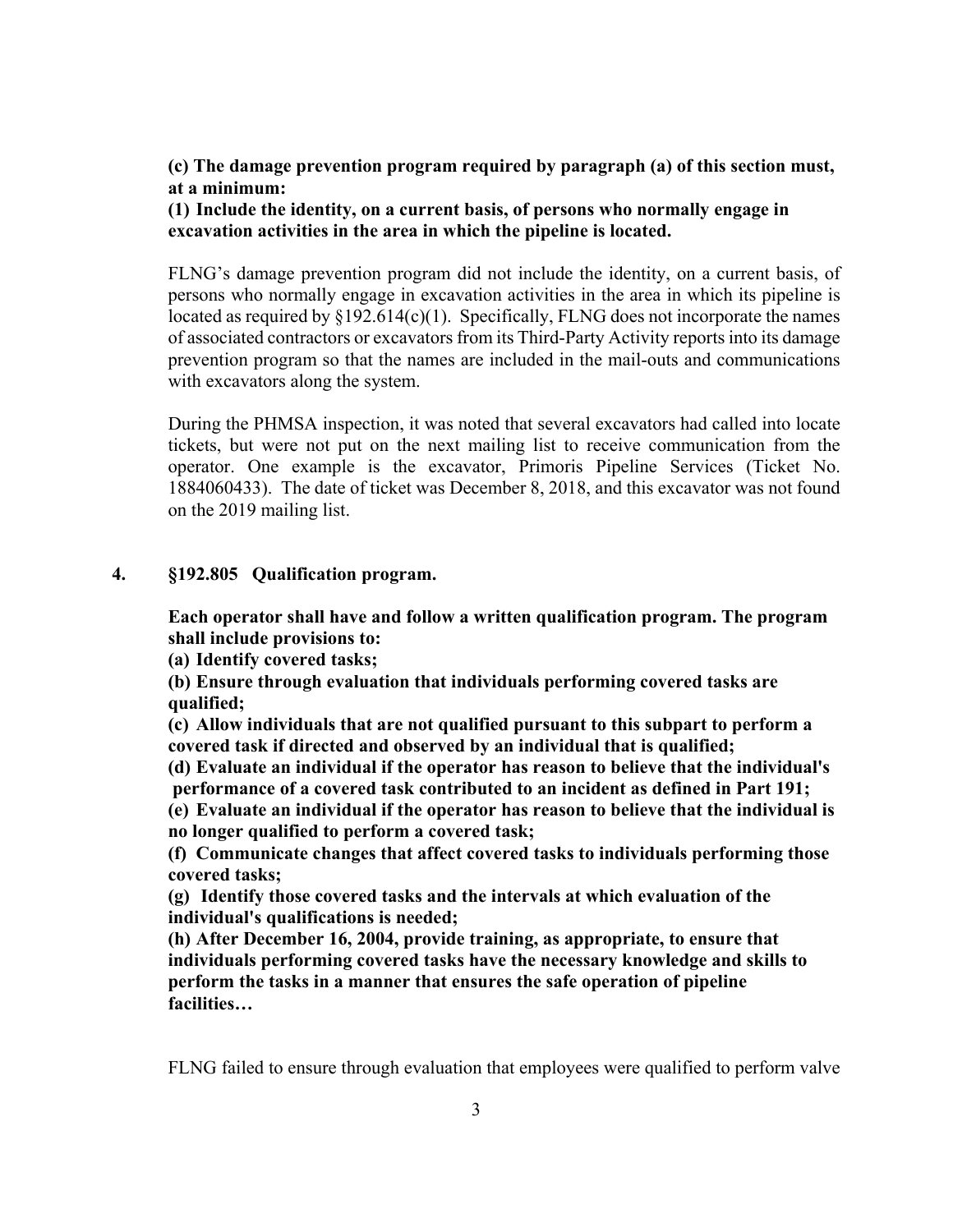inspections on eight separate occasions in 2018 and 2019.

During the inspection, FLNG operator qualification records of employees performing valve inspections were reviewed. Valve Inspection records showed that two FLNG employees with expired qualifications performed valve inspections on regulated valves (BV-116, V20A08, and XV4345) on its 42-inch pipeline on eight separate occasions in 2018 and 2019. At the time of the inspection, FLNG failed to provide documentation indicating these two individuals were qualified while performing the covered tasks.

#### Proposed Civil Penalty

Under 49 U.S.C. § 60122 and 49 CFR § 190.223, you are subject to a civil penalty not to exceed \$218,647 per violation per day the violation persists, up to a maximum of \$2,186,465 for a related series of violations. For violation occurring on or after November 27, 2018 and before July 31, 2019, the maximum penalty may not exceed \$213,268 per violation per day, with a maximum penalty not to exceed \$2,132,679. For violation occurring on or after November 2, 2015 and before November 27, 2018, the maximum penalty may not exceed \$209,002 per violation per day, with a maximum penalty not to exceed \$2,090,022. For violations occurring prior to November 2, 2015, the maximum penalty may not exceed \$200,000 per violation per day, with a maximum penalty not to exceed \$2,000,000 for a related series of violations. The Compliance Officer has reviewed the circumstances and supporting documentation involved in the above probable violation and has recommended that you be preliminarily assessed a civil penalty of \$22,800 as follows:

| Item number | <b>PENALTY</b> |
|-------------|----------------|
|             | \$22,800       |

#### Warning Items

With respect to Item 1 we have reviewed the circumstances and supporting documents involved in this case and have decided not to conduct additional enforcement action or penalty assessment proceedings at this time. We advise you to promptly correct this item. Failure to do so may result in additional enforcement action.

#### Proposed Compliance Order

With respect to items 2 and 3 pursuant to 49 U.S.C. § 60118, the Pipeline and Hazardous Materials Safety Administration proposes to issue a Compliance Order to Freeport LNG Development, L. P. (FLNG). Please refer to the *Proposed Compliance Order*, which is enclosed and made a part of this Notice.

#### Response to this Notice

Enclosed as part of this Notice is a document entitled *Response Options for Pipeline Operators in Compliance Proceedings*. Please refer to this document and note the response options. All material you submit in response to this enforcement action may be made publicly available. If you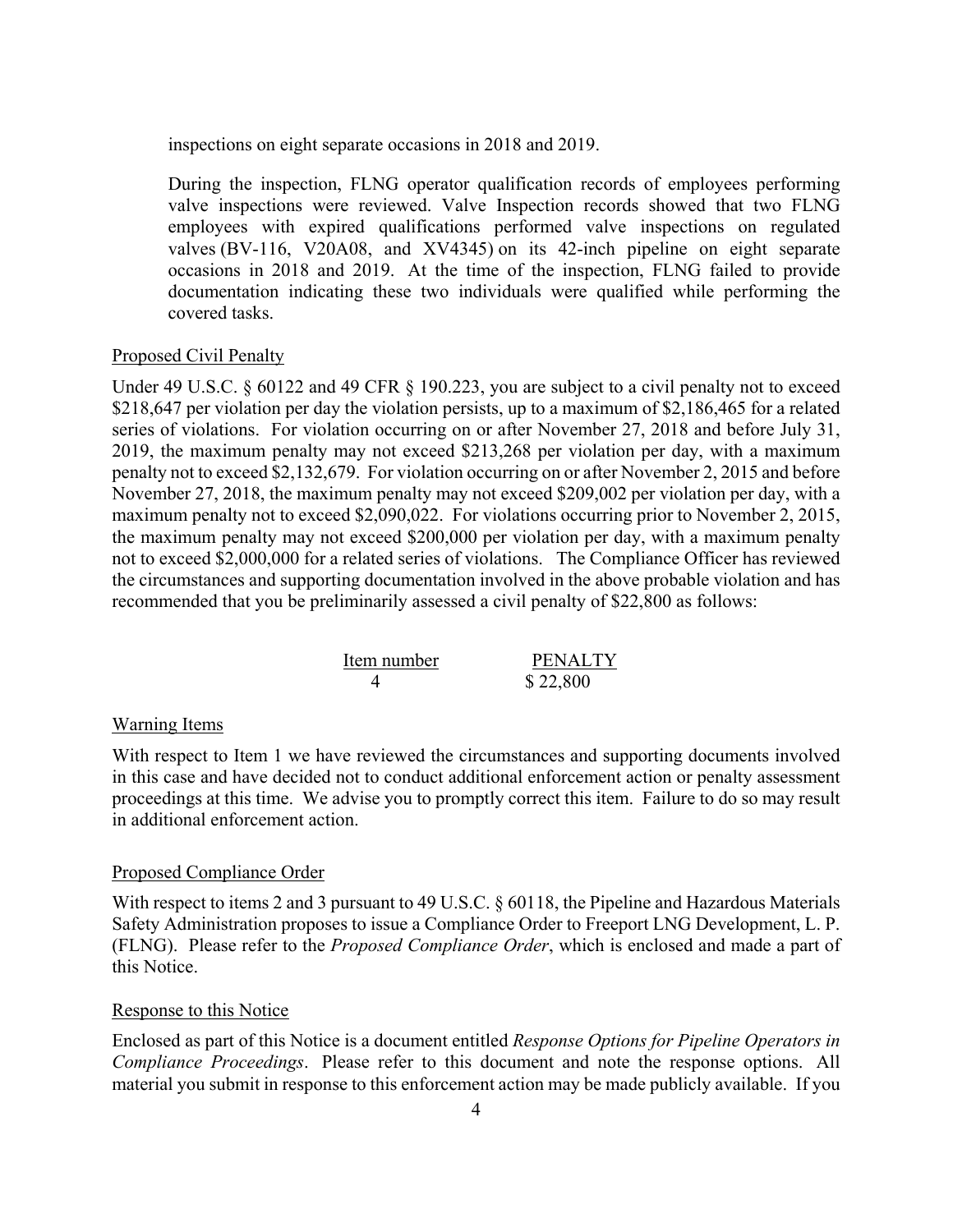believe that any portion of your responsive material qualifies for confidential treatment under 5 U.S.C. 552(b), along with the complete original document you must provide a second copy of the document with the portions you believe qualify for confidential treatment redacted and an explanation of why you believe the redacted information qualifies for confidential treatment under 5 U.S.C. 552(b).

Following the receipt of this Notice, you have 30 days to submit written comments, or request a hearing under 49 CFR § 190.211. If you do not respond within 30 days of receipt of this Notice, this constitutes a waiver of your right to contest the allegations in this Notice and authorizes the Associate Administrator for Pipeline Safety to find facts as alleged in this Notice without further notice to you and to issue a Final Order. If you are responding to this Notice, we propose that you submit your correspondence to my office within 30 days from receipt of this Notice. This period may be extended by written request for good cause.

In your correspondence on this matter, please refer to **CPF 4-2020-1002** and, for each document you submit, please provide a copy in electronic format whenever possible.

Sincerely,

Mary L. McDaniel, P.E. Director, Southwest Region Pipeline and Hazardous Materials Safety Administration

cc: Mark Mallett, Vice President of Operations & Engineering, Freeport LNG Development, L.P., 333 Clay Street, Suite 5050, Houston, Texas 77002

Enclosures: *Proposed Compliance Order Response Options for Pipeline Operators in Compliance Proceedings*